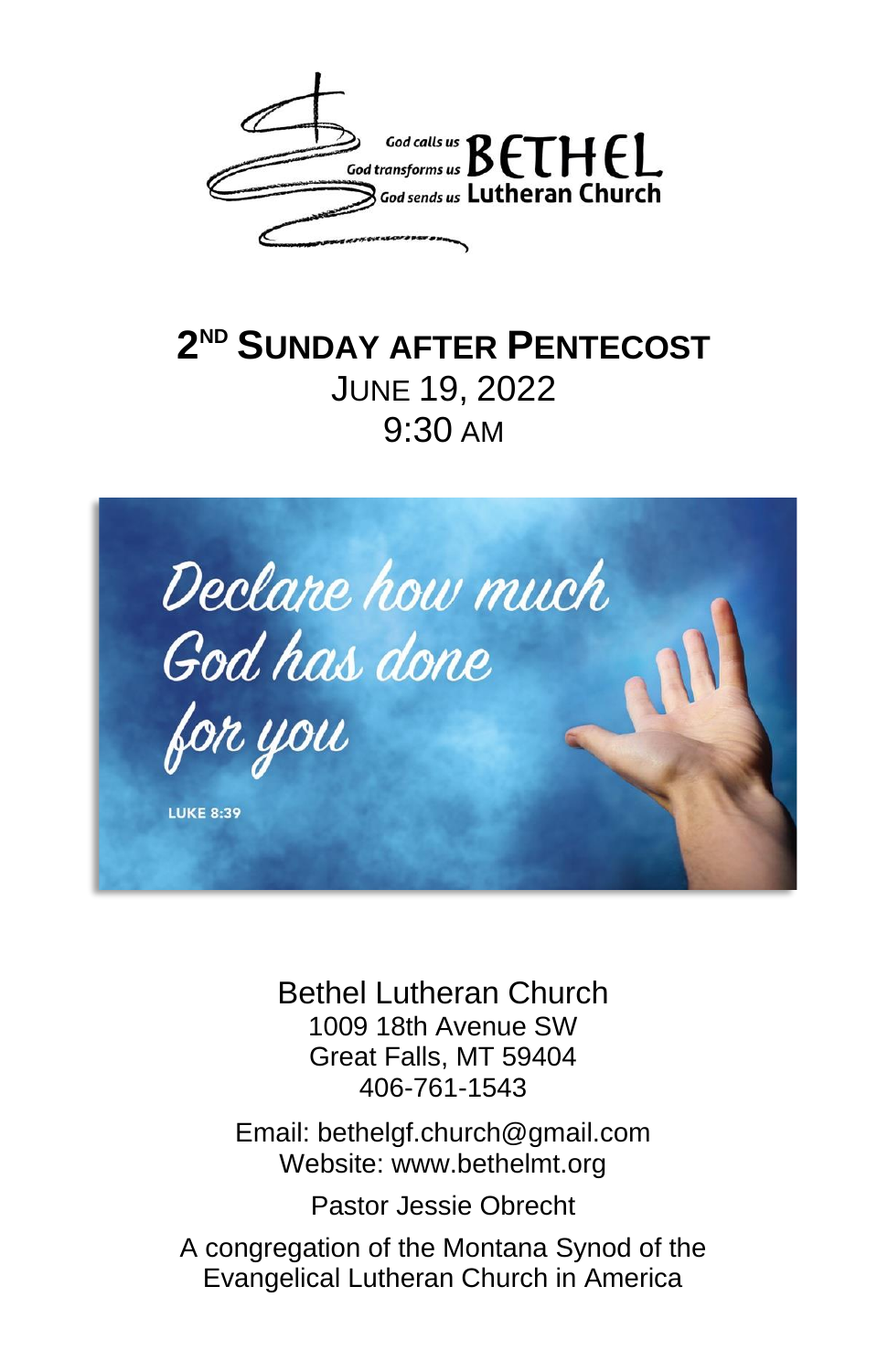*Large print bulletins are available, please see the ushers for a copy.*

*As we gather for worship and prepare our hearts, we would ask that you please silence your cell phones for the duration of the service.*

#### **INTRODUCTION**

*This Sunday's texts paint startling pictures of the horrific nature of sin. The church's repeated celebration of holy communion counters that tragic reality in a continued showing forth of the death of Jesus until he comes again. It is a dramatic declaration of "how much God has done for you."*

#### **WELCOME AND ANNOUNCEMENTS**

## **GATHERING SONG**

*LH 542 Cast Your Burdens*

### **CONFESSION AND FORGIVENESS**

Blessed be the holy  $T$ rinity, $+$  one God, whose steadfast love endures forever. **Amen.**

Let us confess our sin in the presence of God and of one another.

*Silence is kept for reflection.*

Merciful God, **we confess that we have not followed your path but have chosen our own way. Instead of putting others before ourselves, we long to take the best seats at the table. When met by those in need, we have too often passed by on the other side. Set us again on the path of life. Save us from ourselves and free us to love our neighbors. Amen.**

Hear the good news! God does not deal with us according to our sins but delights in granting pardon and mercy. In the name of  $\pm$  Jesus Christ, your sins are forgiven. You are free to love as God loves. **Amen.**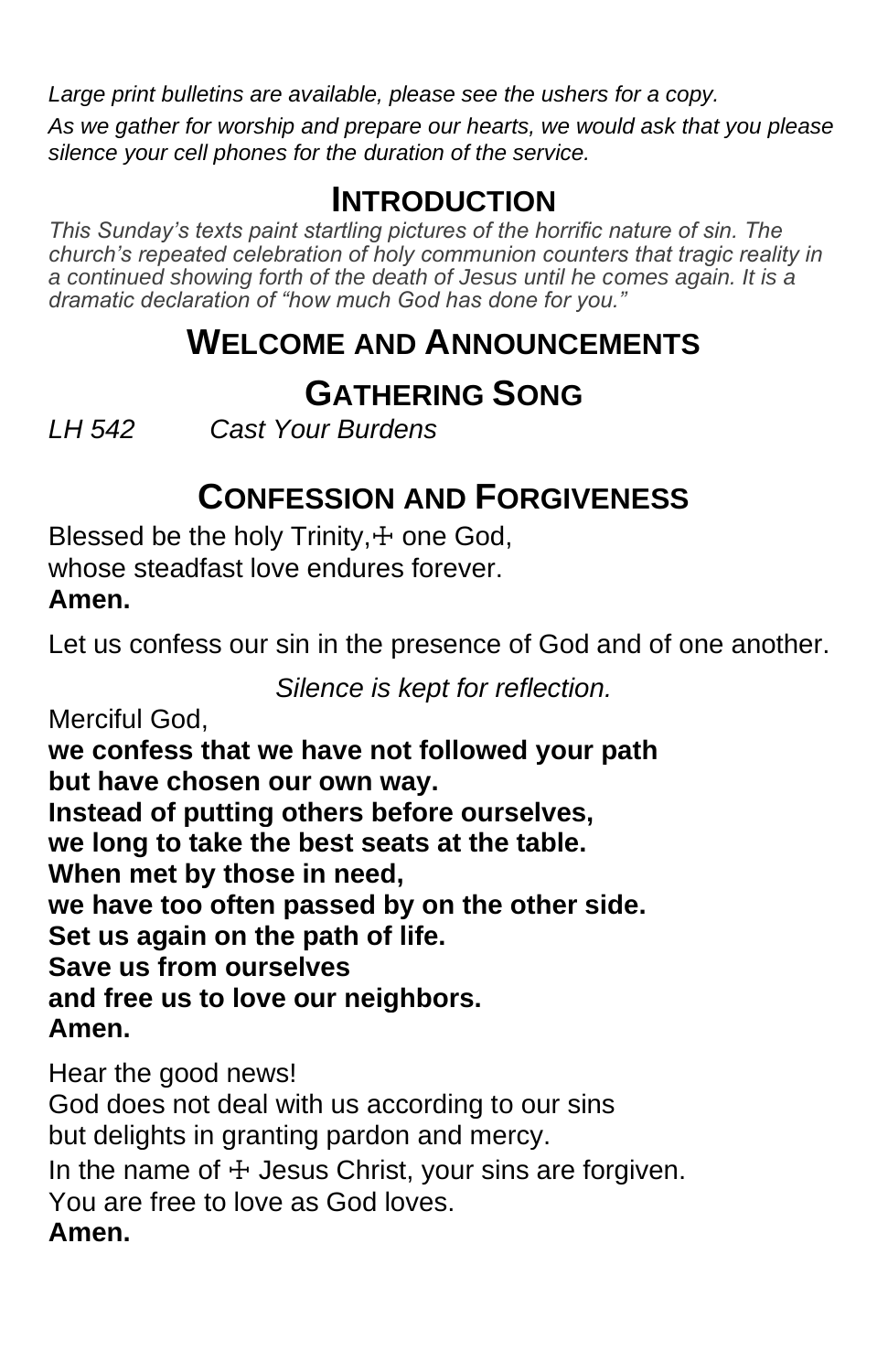## **GREETING**

The grace of our Lord Jesus Christ, the love of God, and the communion of the Holy Spirit be with you all. **And also with you.**

#### **KYRIE**

*Dakota Road Kyrie Eleison*

*Kyrie Eleison on our world and on our way. Kyrie Eleison ev'ry day.*

*1. For peace in the world, for the health of the church, for the unity of all. For this holy house, for all who worship and praise, let us pray to the Lord! Let us pray to the Lord!*

*Kyrie Eleison on our world and on our way.*

*Kyrie Eleison ev'ry day.*

*2. That we may live out your impassioned response to the hungry and the poor. That we may live out truth and justice and grace, let us pray to the Lord! Let us pray to the Lord!*

*Kyrie Eleison on our world and on our way.*

*Kyrie Eleison ev'ry day.*

*3. For peace in our hearts, for peace in our homes, for friends and family; For life and for love, for our work and our play, let us pray to the Lord! Let us pray to the Lord!*

*Kyrie Eleison on our world and on our way.*

*Kyrie Eleison ev'ry day.*

*4. For your spirit to guide, that you center our lives in the water and the word; That you nourish our solus with your body and blood, let us pray to the Lord! Let us pray to the Lord!*

*Kyrie Eleison on our world and on our way. Kyrie Eleison ev'ry day.*

#### **PRAYER OF THE DAY**

Let us pray. O Lord God,

**we bring before you the cries of a sorrowing world. In your mercy set us free from the chains that bind us, and defend us from everything that is evil, through Jesus Christ, our Savior and Lord. Amen.**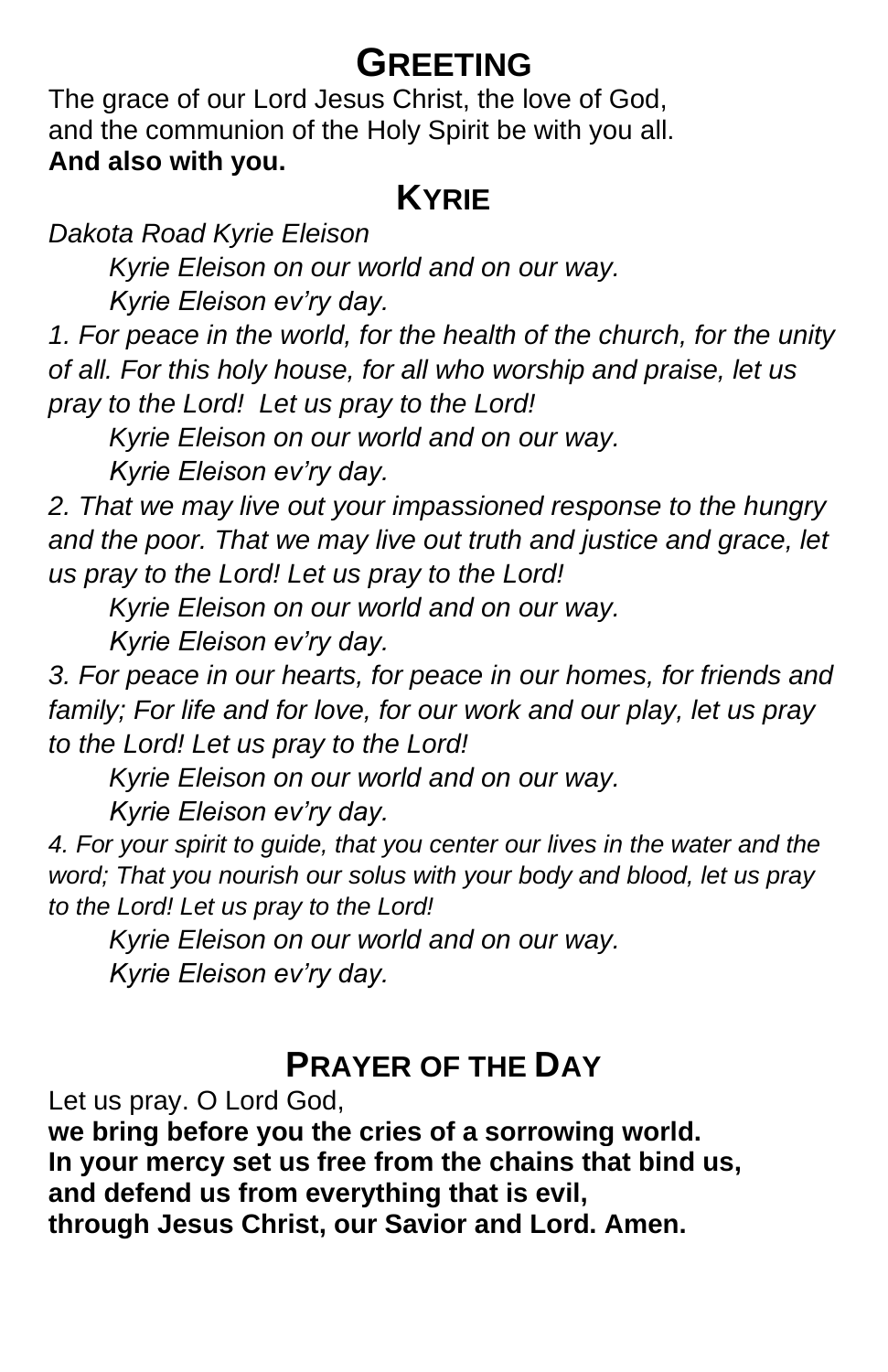## **FIRST READING: ISAIAH 65:1-9**

*The prophet announces God's impatience. The people's selfabsorption is idolatry, and images of practices that displease God fill this reading. Like a vintner who crushes the grape to release the wine, God will use Israel's exile to establish a new community of the faithful.*

I was ready to be sought out by those who did not ask, to be found by those who did not seek me. I said, "Here I am, here I am," to a nation that did not call on my name. I held out my hands all day long to a rebellious people, who walk in a way that is not good, following their own devices; a people who provoke me to my face continually, sacrificing in gardens and offering incense on bricks; who sit inside tombs, and spend the night in secret places; who eat swine's flesh, with broth of abominable things in their vessels; who say, "Keep to yourself, do not come near me, for I am too holy for you." These are a smoke in my nostrils, a fire that burns all day long. See, it is written before me: I will not keep silent, but I will repay; I will indeed repay into their laps their iniquities and their ancestors' iniquities together, says the LORD; because they offered incense on the mountains and reviled me on the hills, I will measure into their laps full payment for their actions. Thus says the LORD: As the wine is found in the cluster, and they say, "Do not destroy it, for there is a blessing in it," so I will do for my servants' sake,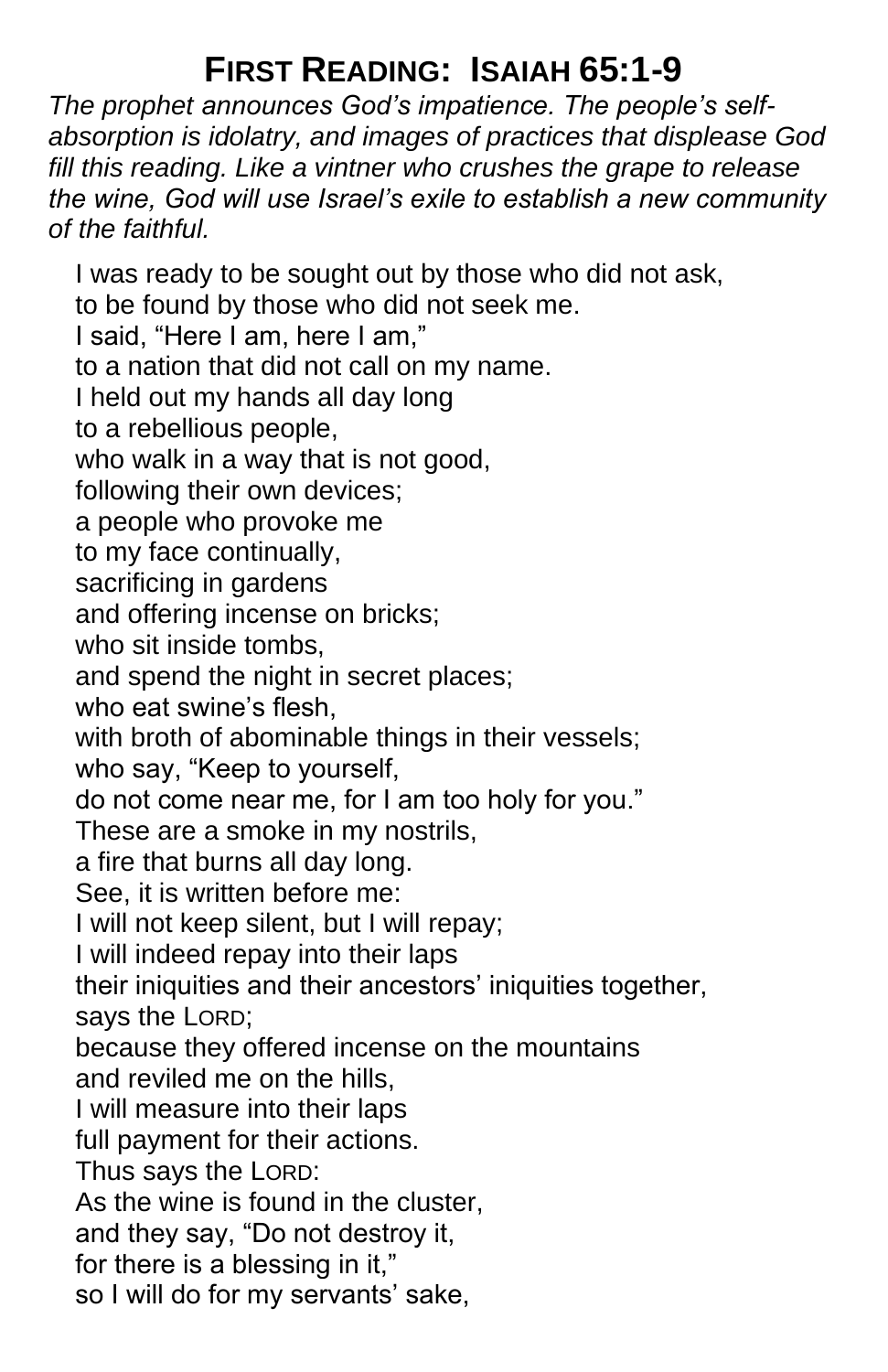and not destroy them all. I will bring forth descendants from Jacob, and from Judah inheritors of my mountains; my chosen shall inherit it, and my servants shall settle there.

Word of God, word of life. **Thanks be to God.**

#### **PSALM 22:19-28**

But you, O LORD, be not far away; O my help, hasten to my aid. **Deliver me from the sword, my life from the power of the dog.** Save me from the lion's mouth! From the horns of wild bulls you have **<sup>r</sup>**escued me. **I will declare your name to my people; in the midst of the assembly I will praise you.** You who fear the LORD, give praise! All you of Jacob's line, give glory. Stand in awe of the LORD, all you offspring of Israel. **For the LORD does not despise nor abhor the poor in their poverty; neither is the LORD's face hidden from them; but when they cry out, the LORD hears them.** From you comes my praise in the great assembly; I will perform my vows in the sight of those who fear the LORD. **The poor shall eat and be satisfied, Let those who seek the LORD give praise! May your hearts live forever!** All the ends of the earth shall remember and turn to the LORD; all the families of nations shall bow before God. **For dominion belongs to the LORD, who rules over the nations.**

## **SECOND READING: GALATIANS 3:23-29**

*For Paul, baptism is a powerful bond that unites people not only with God but with other believers. Those who call themselves children of God experience a transformation that removes prejudices of race, social class, or gender in favor of tru unity in Christ.*

Now before faith came, we were imprisoned and guarded under the law util faith would be revealed. Therefore the law was our disciplinarian until Christ came, so that we might be justified by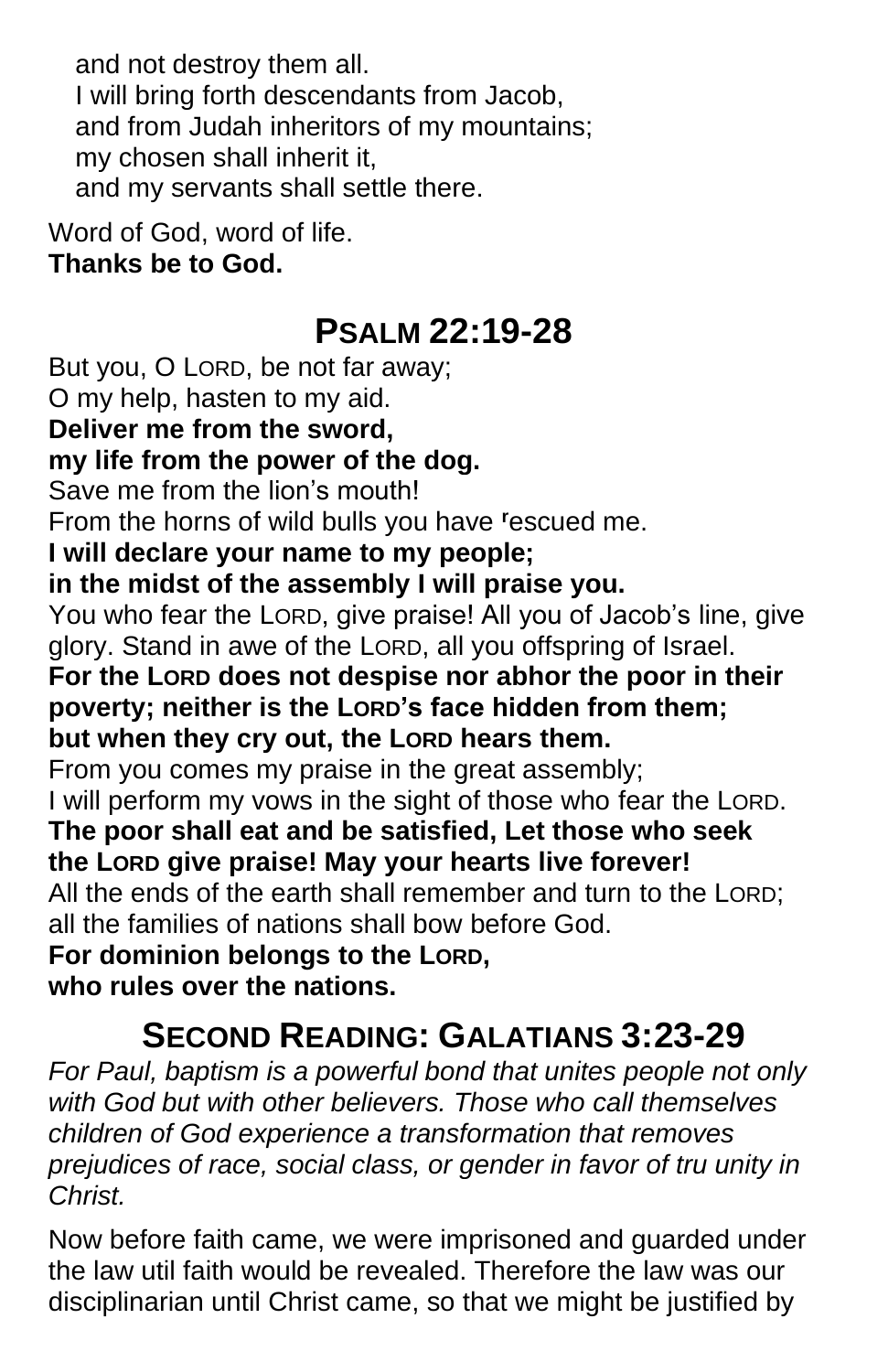faith. But now that faith has come, we are no longer subject to a disciplinarian, for in Christ Jesus you are all children of God through faith. As many of you were baptized into Christ have clothed yourselves with Christ. There is no longer Jew or Greek, there is no longer slave or free, there is no longer male and female; for all of you are one in Christ Jesus. And if you belong to Christ, then you are Abraham's offspring, heirs according to the promise.

Word of God, word of life. **Thanks be to God.**

## **GOSPEL ACCLAMATION**

*Dakota Road Alleluia*

*Alleluia, alleluia, I am the light of the world. Alleluia, alleluia, I am the light of the world.*

*P: Those who follow me will not walk in darkness, those who follow me will have the light of life.*

*Alleluia, alleluia, I am the light of the world. Alleluia, alleluia, I am the light of the world.*

The holy gospel according to Luke the eighth chapter. **Glory to you, O Lord.**

## **GOSPEL: LUKE 8:26-39**

*Jesus' mission includes foreigners, and his authority extends to the casting out of demons. Some who witness Jesus' work are seized with confusion and fear, but the man who was healed is commissioned to give testimony to God's mercy and power.*

Then [Jesus and his disciples] arrived at the country of the Gerasenes, which is opposite Galilee. As he stepped out on land, a man of the city who had demons met him. For a long time he had worn no clothes, and he did not live in a house but in the tombs. When he saw Jesus, he fell down before him and shouted at the top of his voice, "What have you to do with me, Jesus, Son of the Most High God? I beg you, do not torment me"—for Jesus had commanded the unclean spirit to come out of the man. (For many times it had seized him; he was kept under guard and bound with chains and shackles, but he would break the bonds and be driven by the demon into the wilds.) Jesus then asked him,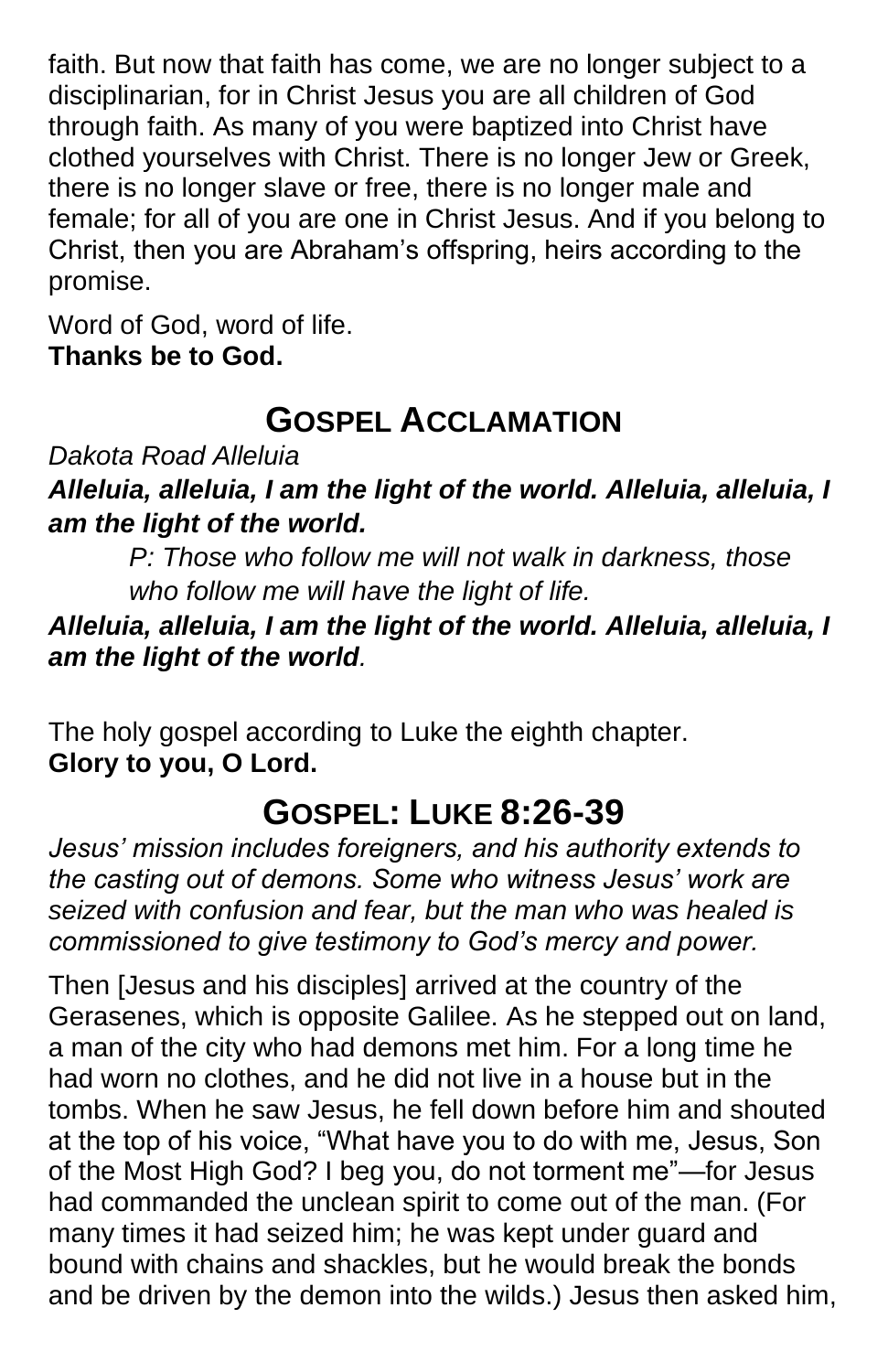"What is your name?" He said, "Legion"; for many demons had entered him. They begged him not to order them to go back into the abyss.

Now there on the hillside a large herd of swine was feeding; and the demons begged Jesus to let them enter these. So he gave them permission. Then the demons came out of the man and entered the swine, and the herd rushed down the steep bank into the lake and was drowned.

When the swineherds saw what had happened, they ran off and told it in the city and in the country. Then people came out to see what had happened, and when they came to Jesus, they found the man from whom the demons had gone sitting at the feet of Jesus, clothed and in his right mind. And they were afraid. Those who had seen it told them how the one who had been possessed by demons had been healed. Then all the people of the surrounding country of the Gerasenes asked Jesus to leave them; for they were seized with great fear. So he got into the boat and returned. The man from whom the demons had gone begged that he might be with him; but Jesus sent him away, saying, "Return to your home, and declare how much God has done for you." So he went away, proclaiming throughout the city how much Jesus had done for him.

The gospel of the Lord **Praise to you, O Christ.**

### **CHILDREN'S MESSAGE AND SERMON**

Rev. Jessica Obrecht

### **HYMN OF THE DAY**

*ELW 723 Canticle of the Turning*

### **PROFESSION OF FAITH**

Living together in trust and hope, we confess our faith.

**I believe in God, the Father almighty,**

**creator of heaven and earth.**

**I believe in Jesus Christ, God's only Son, our Lord, who was conceived by the Holy Spirit, born of the virgin Mary, suffered under Pontius Pilate,**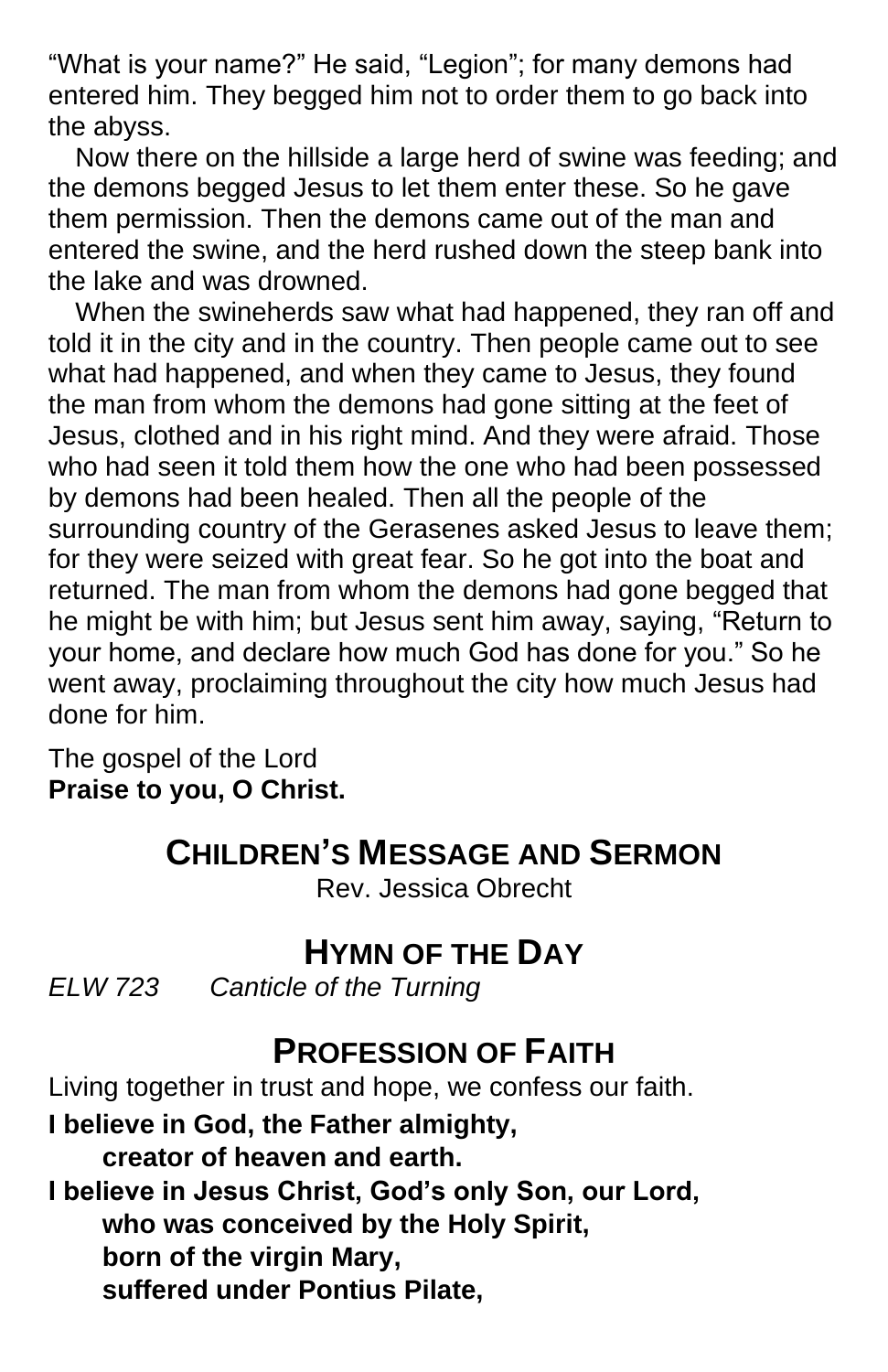**was crucified, died, and was buried; he descended to the dead. On the third day he rose again; he ascended into heaven, he is seated at the right hand of the Father, and he will come to judge the living and the dead. I believe in the Holy Spirit, the holy catholic church, the communion of saints, the forgiveness of sins, the resurrection of the body, and the life everlasting. Amen.** 

#### **PRAYERS OF THE CHURCH**

God of grace, **hear our prayer.**

### **THE PEACE**

The peace of Christ be with you always. **And also with you.**

#### **OFFERING/OFFERTORY**

*Dakota Road LH 135 Everybody's Got Something to Offer Everybody's got something to offer young and old the prince and the pauper, everybody's got something to offer in the name of the Lord.*

*1. To the lost and lowly ones the message it is clear, we have all got a gift to give, our hands, our hearts, our tears.*

*Everybody's got something to offer young and old the prince and the pauper, everybody's got something to offer in the name of the Lord.*

*2.. To believers gathered here the message it is true, we have all got a gift to give in all we say and do.*

*Everybody's got something to offer young and old the prince and the pauper, everybody's got something to offer in the name of the Lord.*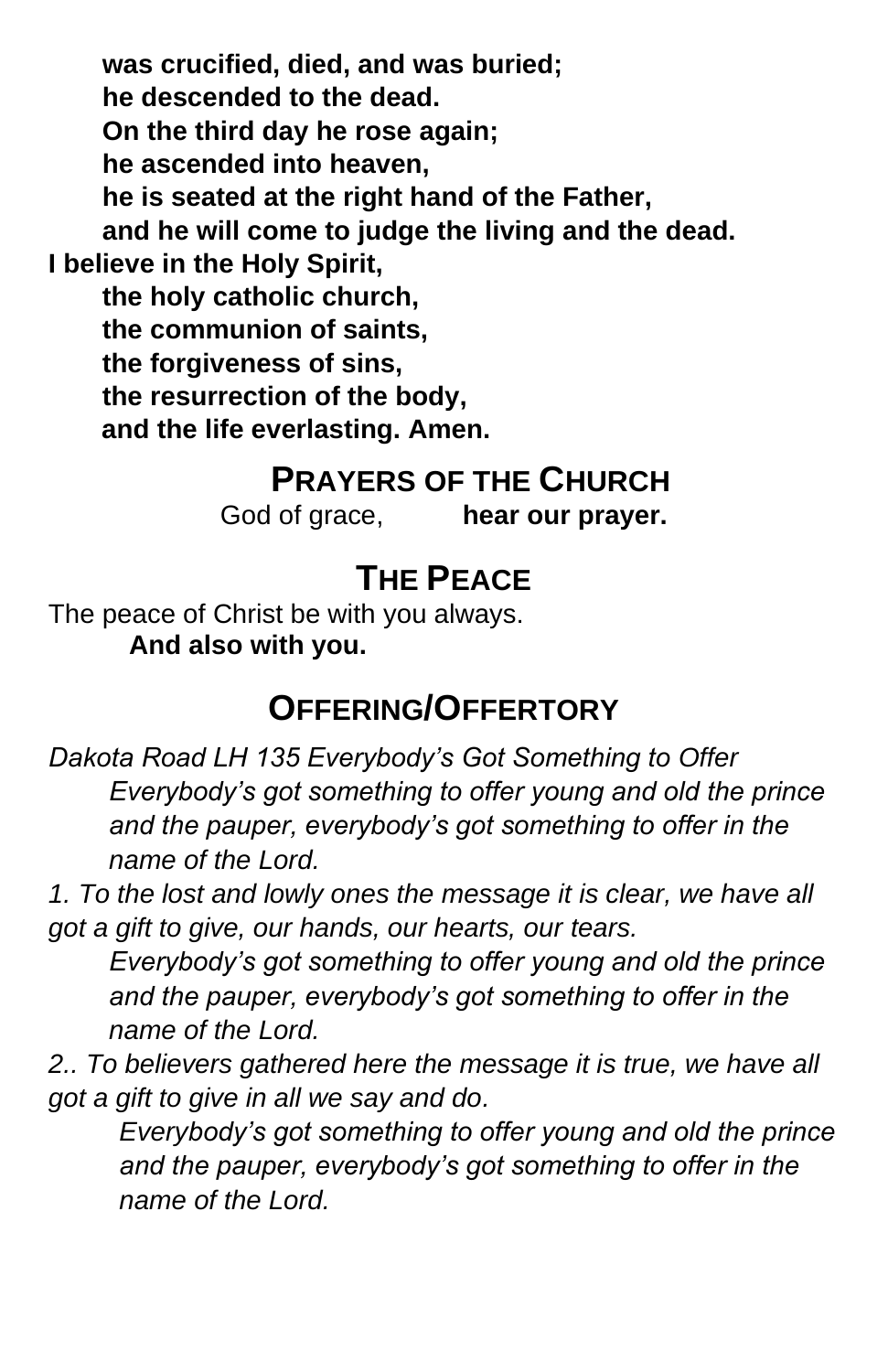## **OFFERTORY PRAYER**

Let us pray God of abundance: **you have set before us a plentiful harvest. As we feast on your goodness, strengthen us to labor in your field, and equip us to bear fruit for the good of all, in the name of Jesus. Amen.**

## **GREAT THANKSGIVING**

The Lord be with you.

**And also with you.**

Lift up your hearts. **We lift them to the Lord.**

Let us give our thanks to the Lord our God. **It is right to give God thanks and praise.**

It is indeed right, our duty and our joy,…and join their unending hymn:

## **HOLY, HOLY, HOLY**

*Dakota Road LH 136 Holy, Holy, Holy*

*Holy, holy, holy tender, gentle God. Heaven and earth of full of You. Hosanna, Hosanna, Hosanna in the highest. Blessed is the one who comes in Your name.*

## **WORDS OF INSTITUTION**

## **THE LORD'S PRAYER**

*Gathered into one by the Holy Spirit, let us pray as Jesus first taught us:*

**Our Father, who art in heaven, hallowed be thy name, thy kingdom come, thy will be done on earth as it is in heaven. Give us this day our daily bread; and forgive us our trespasses, as we forgive those who trespass against us; and lead us not into temptation, but deliver us from evil.**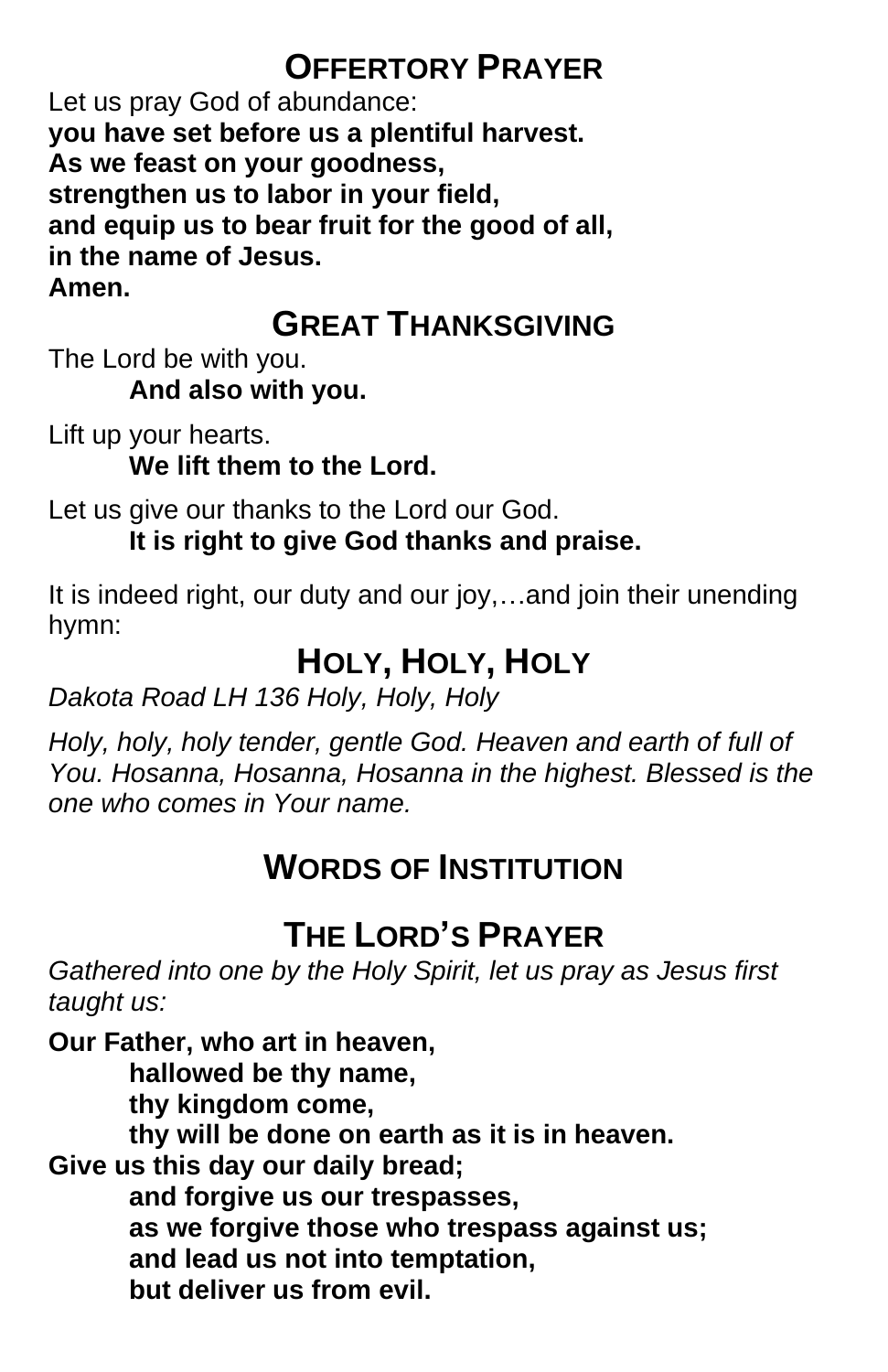**For thine is the kingdom,**

**and the power, and the glory, forever and ever.** 

**Amen.**

# **Invitation to Communion**

*The Lord's Table is open to believers of all Christian traditions. We believe that Christ comes to us in the bread and cup for the forgiveness of sins and new life. Gluten free wafers are available, please let your server know. Choice of red wine and white grape juice offered.* 

## **COMMUNION DISTRIBUTION**

*ELW 485 I Am the Bread of Life LH 515 Freely, Freely W&P 139 The Trumpets Sound, The Angels Sing ELW 826 Thine the Amen*

### **COMMUNION BLESSING**

May the body and blood of our Lord Jesus Christ strengthen you and keep you in God's grace. **Amen.**

## **PRAYER AFTER COMMUNION**

Let us pray. Life-giving God,

**through this meal you have bandaged our wounds**

**and fed us with your mercy.**

**Now send us forth to live for others,**

**both friend and stranger,**

**that all may come to know your love.**

**This we pray in the name of Jesus. Amen.**

#### **BENEDICTION**

The God of peace, Father,  $\pm$  Son, and Holy Spirit, bless you, comfort you, and show you the path of life this day and always. **Amen.**

### **SENDING HYMN**

*WOV 723 The Spirit Sends Us Forth To Serve*

## **DISMISSAL**

Go in peace. Love your neighbor. **Thanks be to God.**

And all God's children said: **Amen**.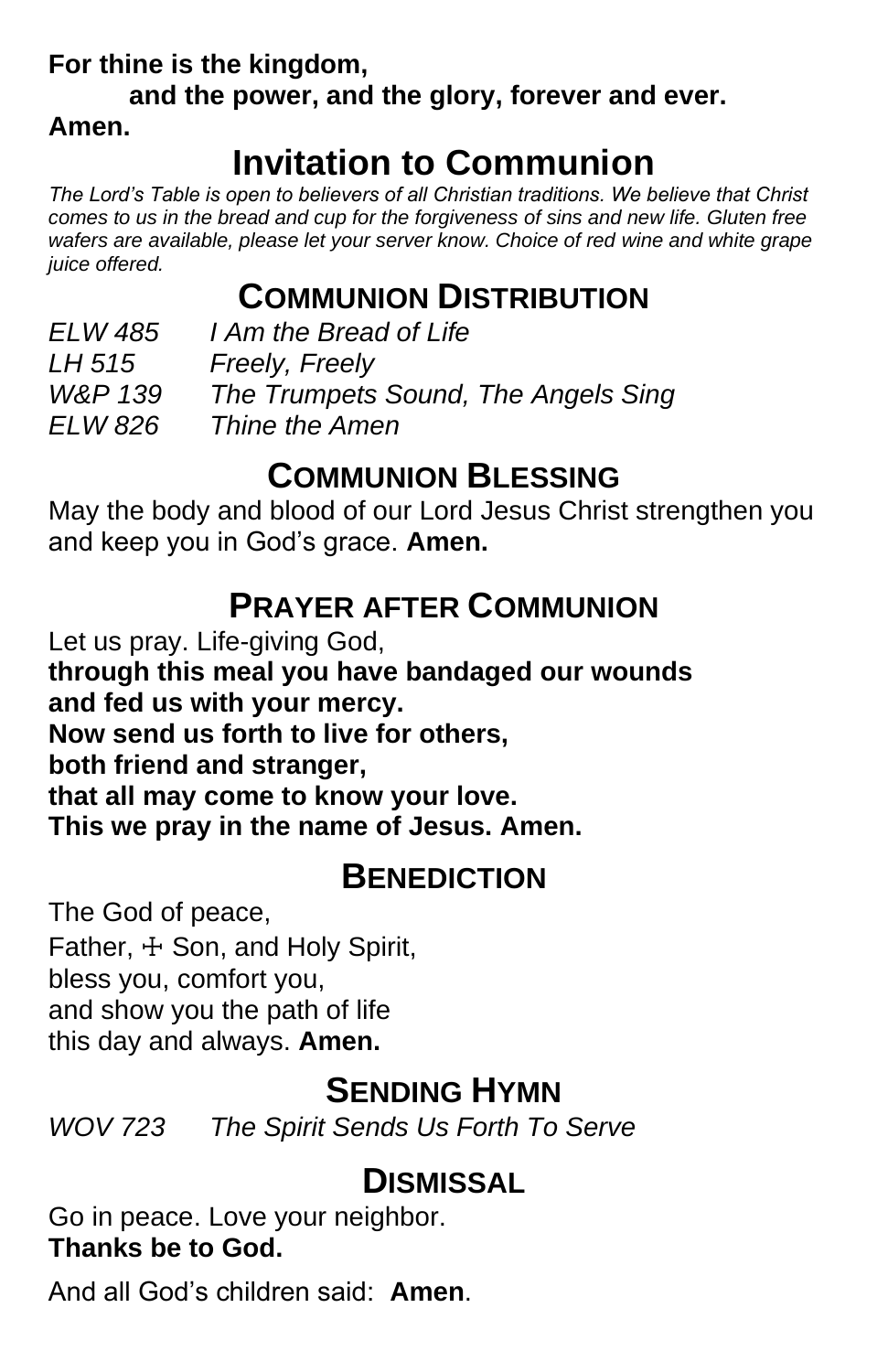## **SERVING TODAY**

| <b>Accompanist</b> | Mary Seim, piano                                      |
|--------------------|-------------------------------------------------------|
| Lay Assistant      | John Blank                                            |
| <b>Usher</b>       | Donna Vinnedge                                        |
| Tech               | <b>Kaleb Stringer</b>                                 |
|                    | <b>Children's Church Allison Marr and Julia Elkin</b> |
| <b>Counters</b>    | Pam Dougherty and Dena Wagner-Fossen                  |

**Flowers are given** by Terry Snodgrass for her grandchildren Bryce and Wyatt Hansen.

## *ANNOUNCEMENTS*

Today at Bethel we celebrate the 2<sup>nd</sup> Sunday after Pentecost.

**Happy Father's Day** to all the men in our lives to have guided and nurtured us. God's Blessings!

June 26th will be a **Hymn Sing Worship Service,** hymns and readings with no sermon or communion.

# **THIS WEEK**

#### **Tuesday 6/21**

• Electric City Bible Study, Zoom meeting 7:00 am **Wednesday 6/22**

• Bible Study with Pastor Jessie on Zoom 10:00 am

#### **Thursday 6/23**

- Celebration of Life for Jo Ann Miller Robitaille 12:30 pm. Reception will follow at the Meadowlark Country Club.
- Pastor Jessie out of the office beginning Thursday afternoon until June 28<sup>th</sup>.

#### **Friday 6/24**

• Bethel office is closed.

#### **Saturday 6/25**

• Close Knit Crafters meet in the Fellowship Hall 9:00 am

## **UPCOMING EVENTS**

#### **Sunday 6/26**

• Hymn Sing Worship Service, in-person & live stream 9:30 am. **Tuesday 6/28**

• Electric City Bible Study, Zoom meeting 7:00 am